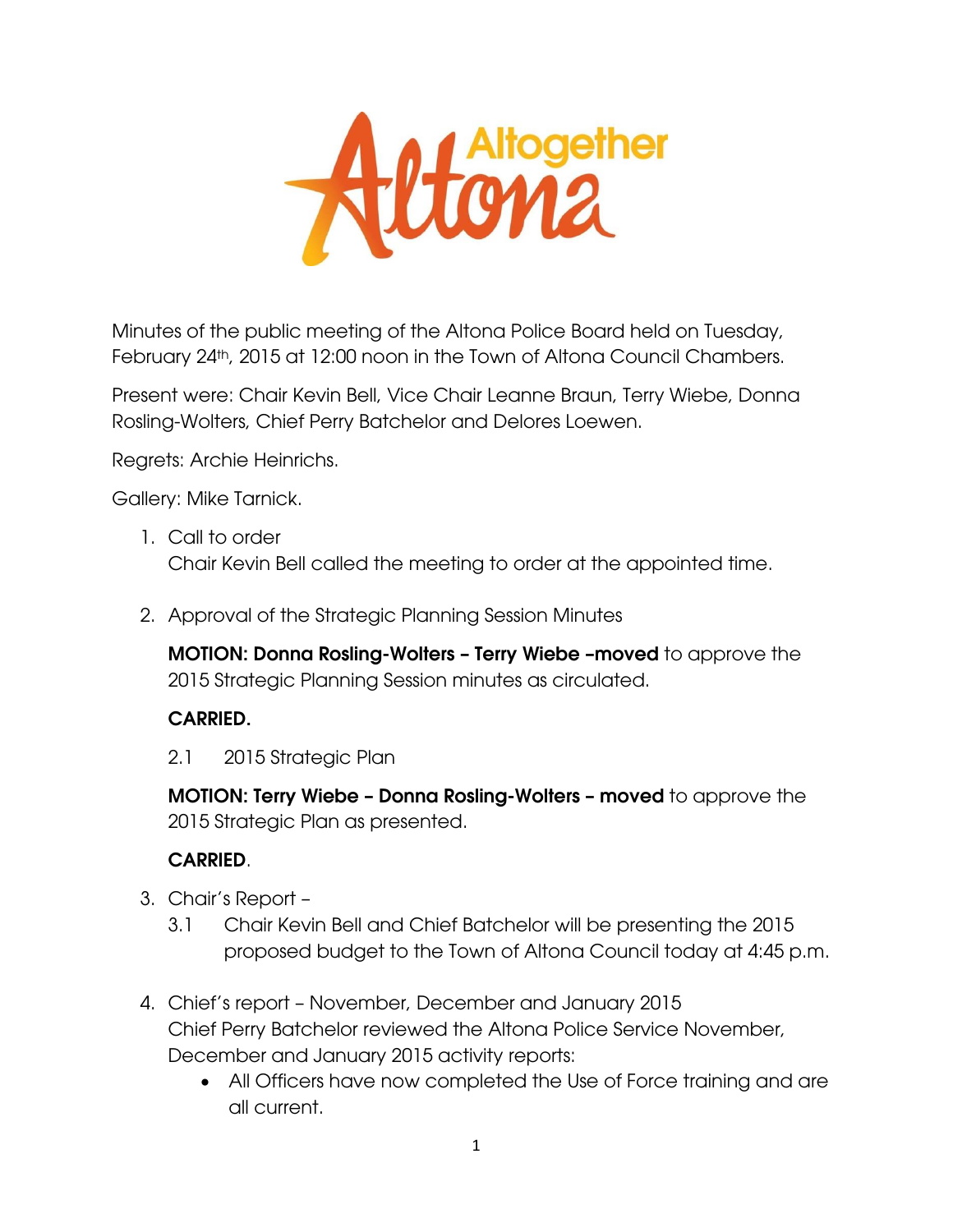- The past few months both communities have been busy, well over 300 files have been opened.
- At a recent meeting with the Minister of Justice discussions were held on the length of time Officers are dealing with Mental Health Act files. Altona Police Service escorts all mental health patients to Boundary Trails. Although there should be two Officers in attendance due to the shortage of staff, Altona Police Service sends one Officer and a trained Security Guard to Boundary Trails. If patients are being transported to the Health Science Centre, the hospitals own security takes over. Boundary Trails does not have security staff available to assist. Some discussion was held on whether a regional agreement could be in place to perhaps get an additional Officer to assist instead of the Security Guard.
- Recently the Altona Police Service did successful drug warrant in Plum Coulee in a school zone. The individual has been charged.
- Constable Wiebe successfully completed the Drug Investigative Techniques Course, Constable Funk completed his TASER training. Corporal Tarnick recently attended a two day leadership training course in Brandon. Acting Sergeant Defer will be attending a SPAC, a14 day training course in Ottawa later on this spring.

**MOTION: Terry Wiebe – Donna Rosling-Wolters moved** to adopt the Chief's report as presented.

## **CARRIED.**

5. Review of the 2015 Budget

Chief Batchelor reviewed the proposed 2015 budget. One change to the budget since it was reviewed in December. With the Live Scan there will be an additional yearly service fee of \$5,000. Without this fee the Altona Police Service would be required to pay the entire cost of having an IT person from Ottawa come out to Altona to repair the Live Scan if needed. If we sign the agreement updates, repairs, etc. are included in the service agreement.

The budget does not include any funds for training. Although the Altona Police Service would prefer to hire an officer with experience chances are limited. The budget does include a fully trained Officers salary, but if the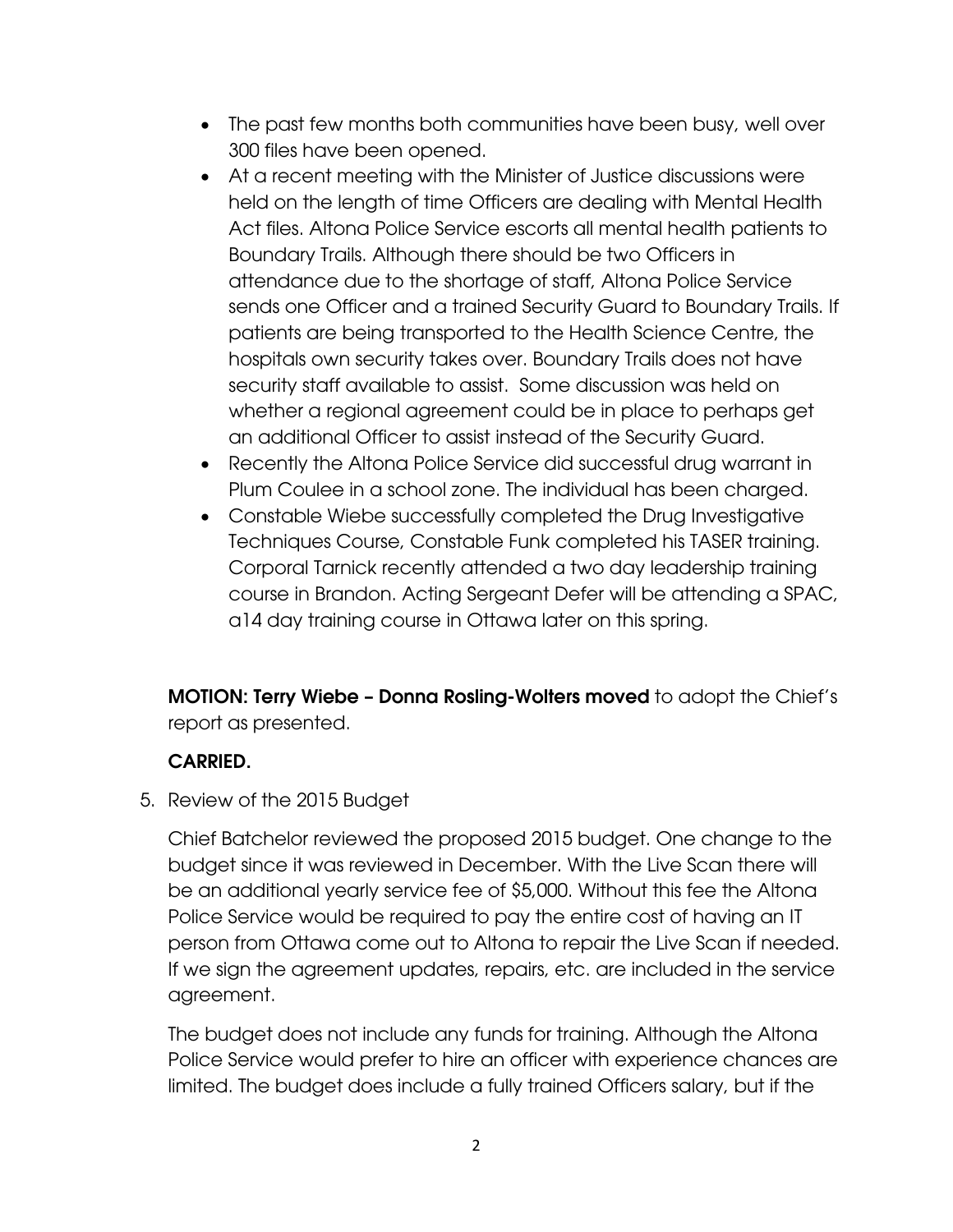Service hires a recruit, training costs will be higher but wages will be reduced.

**MOTION: Donna Rosling-Wolters – Leanne Braun – moved** that the Altona Police Board approve the 2015 Altona Police Service operating and projected 5 year capital budget as presented and reviewed.

## **CARRIED**.

Board members were encouraged to attend the annual Board workshop and learning event in St Anne`s this March. Donna and Leanne will be attending.

Chief Batchelor noted that the Altona Police Board has ordered new pins to recognize our Officers. This year three members of the Service will be receiving pins to honour their service in the community.

- 6. Review of the Procedures and Polices (continued)
	- 6.1 Continuation of Altona Police Board Procedures & Polices

Starting on Page 26 – point 5.8

- 5.8 Board members reviewed 5.8 and approved of the highlighted changes.
- 5.9 Contracting by the Board Board members agreed to remove the highlighted areas and review the Town of Altona Purchasing Policy at their next meeting.
- 5.10 Acceptance of giving of gifts Board members reviewed and agreed to remove the highlighted areas and to include and review Town of Altona Council's Code of Conduct at their next meeting.
- 5.11 Expense accounts approved as presented.
- 5.12 Expenditure approval approved as presented.
- 5.13 Honoraria and expenses Board members agreed to include the following in the first sentence: `` All members of the Board will be reimbursed for expenses incurred for attending duly constituted meetings of the board as per the Town of Altona indemnities rates.``